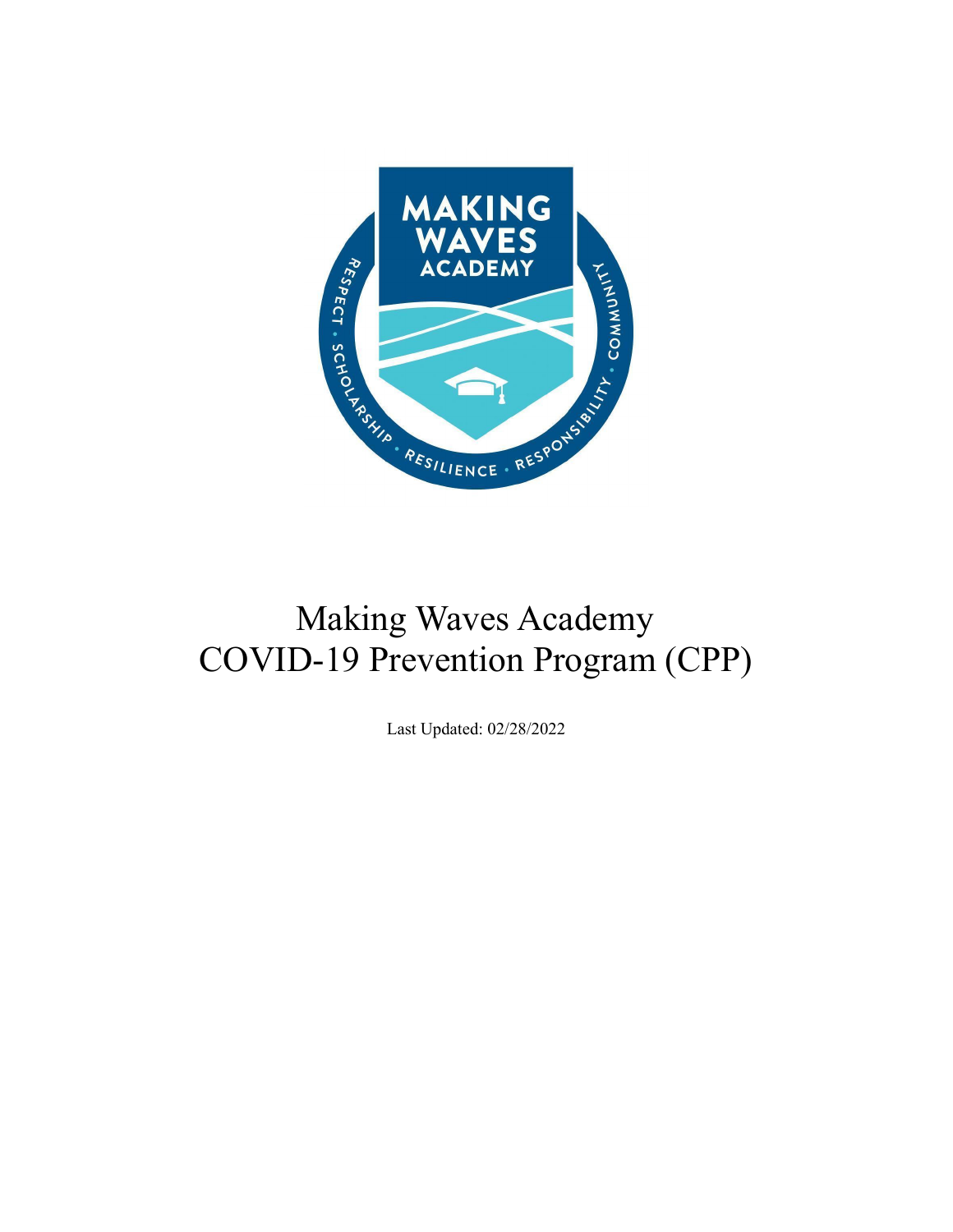## **COVID-19 Prevention Program (CPP) for Making Waves Academy**

This CPP is designed to control exposures to the SARS-CoV-2 virus that may occur in our workplace. **Date Adopted: 3/11/2021 Date Revised: 08/24/2021 Date Revised: 02/28/2022 Date Revised:**

## **Authority and Responsibility**

**The Chief Operating Officer or her designee** have overall authority and responsibility for implementing the provisions of this CPP in our workplace. In addition, all managers and supervisors are responsible for implementing and maintaining the CPP in their assigned work areas and for ensuring employees receive answers to questions about the program in a language they understand.

All employees are responsible for using safe work practices, following all directives, policies and procedures, and assisting in maintaining a safe work environment.

## **Identification and Evaluation of COVID-19 Hazards**

We will implement the following in our workplace:

- Conduct workplace-specific evaluations using the **Appendix B: Identification of COVID-19 Hazards** form.
- Evaluate employees' potential workplace exposures to all persons at, or who may enter, our workplace.
- Review applicable orders and general and industry-specific guidance from the State of California, Cal/OSHA, and the local health department related to COVID-19 hazards and prevention.
- Evaluate existing COVID-19 prevention controls in our workplace and the need for different or additional controls.
- Conduct periodic inspections using the **Appendix C: COVID-19 Inspections form** as needed to identify unhealthy conditions, work practices, and work procedures related to COVID-19 and to ensure compliance with our COVID-19 policies and procedures.

#### **Employee Participation**

Employees are required to participate in the identification, reporting and evaluation of COVID-19 hazards by:

- Reporting any identified COVID-19 hazards to the School Nurse and/or Office of Human Resources.
- Participating in weekly staff and student updates.
- If experiencing symptoms staying home inform Office of Human Resources

#### **Student and Parent Participation**

- Reporting any identified COVID-19 hazards immediately so that they can be addressed
- Following all COVID-19 related safety protocols

#### **Employee Screening**

Employees are screened twice as outlined below.

• *Home Screening (Staff)*. All employees who are experiencing COVID-19 related symptomsare required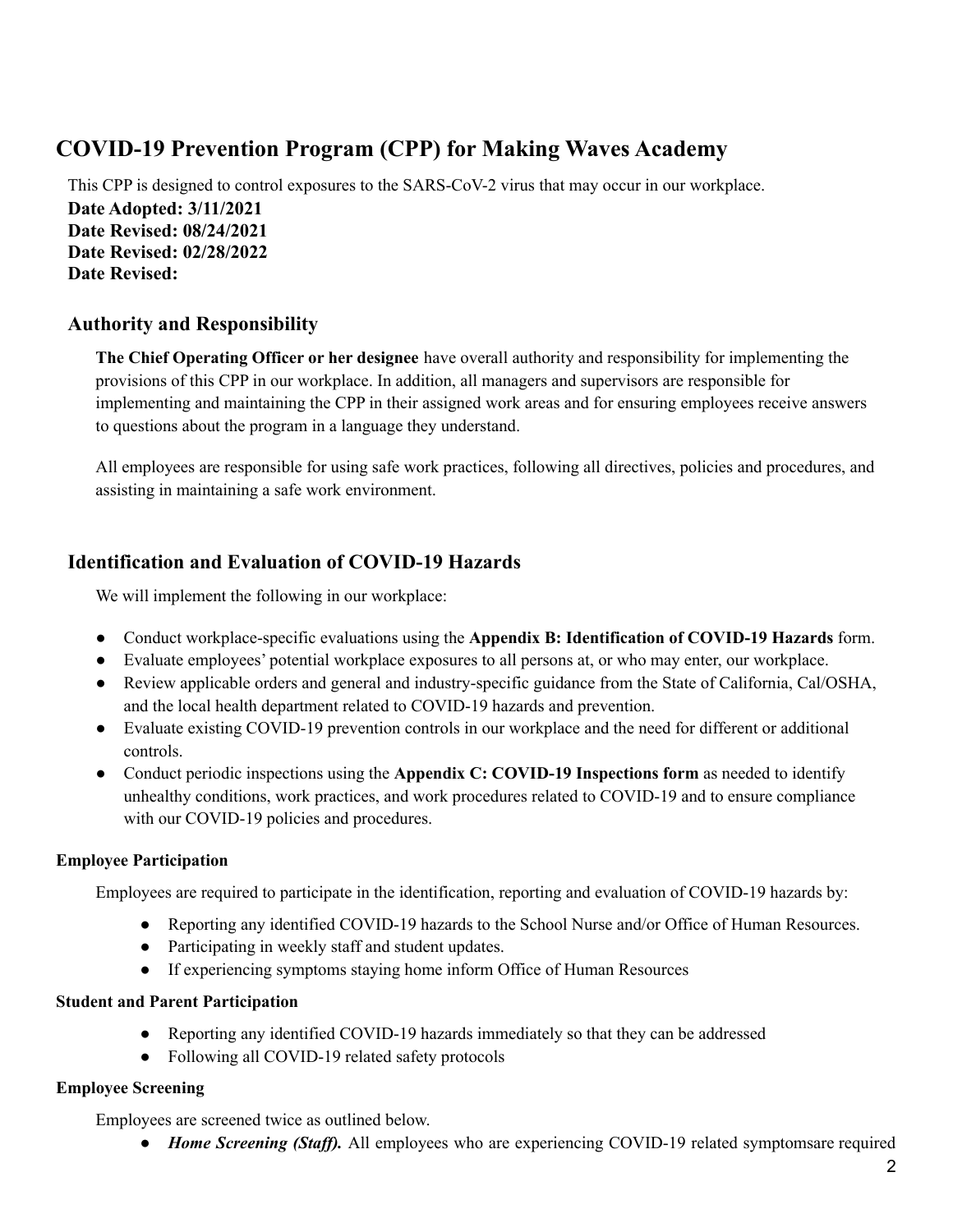to perform a self-administered wellness check for COVID-19 symptoms and remain at home for escalation instructions from the HR Office. Active symptom screening shall be conducted at the worksite if required by local order.

- Any employee who has a fever of 100.4 degrees Fahrenheit or higher and/or any of the COVID symptoms is directed to remain home, notify his or her supervisor and await instructions.
- If symptoms are secondary to an underlying condition (i.e., allergies or asthma) and have not worsened, then the employee can report to work and follow hygiene practices.

●

#### **Student Screening**

Students participate in:**:**

- *Home Screening***.** Parents shall be instructed to screen their student before leaving the house for school. Before leaving the house, a parent should confirm that the student has a temperature below 100.4 degrees Fahrenheit and does not exhibit any other COVID-19 symptoms.
	- Any student who has a fever or other COVID-19 symptoms must stay home from school for at least 10 days after the onset of symptoms, or such period as required by local health order or directive.
- *Campus Screening***.** Staff shall actively monitor students for COVID-19 symptoms when the student enters the school site.
	- If a student appears ill, they will be sent directly to the Nurse's Station where the School Nurse will complete an in-person wellness check for signs and symptoms of COVID-19.
		- If a student answers "no" to all questions and appears well, the student's temperature will be taken before they are allowed to proceed onto campus.
		- If the student answers "yes" to any question or upon visual check, and the screener feels the student may be exhibiting signs and symptoms of illness, the student's temperature should be taken, preferably using a touchless infrared thermometer.
		- If the student's temperature is 100.4 or above or they have verbally confirmed symptoms, have them don a surgical facemask and go to the isolation area; have office staff contact the parent to pick up the student.
		- **●**

#### **Correction of COVID-19 Hazards**

Unsafe or unhealthy work conditions, practices or procedures will be documented on the **Appendix C: COVID-19 Inspections** form, and corrected in a timely manner based on the severity of the hazards, as follows:

Each COVID-19 hazard will be assessed by the Director of School Operations, Facilities Manager and Director of Human Resources to determine the severity. The correction time frames will be assigned by the Director of School Operations. A follow-up report will be conducted by the Director of School Operations and Facilities Manager with the Director of Human Resources and Chief of Staff to ensure the timely correction.

## **Control of COVID-19 Hazards**

#### **Physical Distancing**

While physical distance is not required, we encourage physical distancing of at least 3 feet when possible.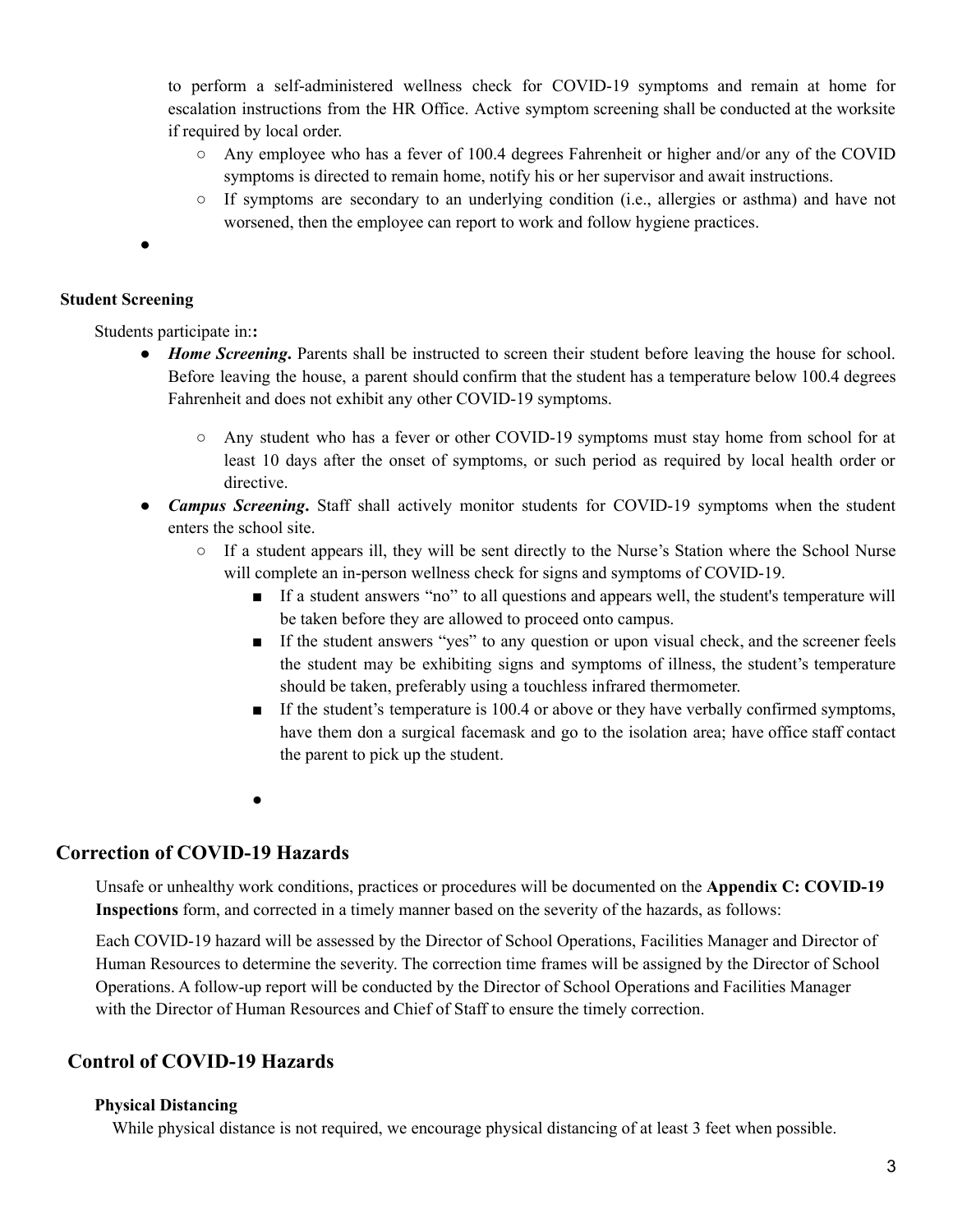Especially when eating indoors. Where possible:

- $\bullet$  indoor capacity limits will be capped at 75%
- $\bullet$  buses (when applicable) will also be capped at 75% capacity
- students and employees are encouraged to use outdoor facilities for activities that involve food or high-exertion

#### **Material Sharing**

#### Instructional Resources

Protocols have been developed to minimize the need to have multiple students sharing high touch materials to the greatest extent possible. In doing so, the sharing of materials between students will be restricted. These materials Include, but are not limited to books, computers, calculators,writing utensils, computer keyboards/headphones, hall passes, art supplies, and learning aids. Single-use disposable materials are encouraged when feasible. Each school will try to supply each student with their own materials when feasible, but if school materials must be used by multiple students, no two individuals may use the same materials on a given day without being cleaned and disinfected between users. Additionally, all school materials used by students will be disinfected between users and at the end of the school day. If a student is assigned a specific cubby or locker to store his or her personal belongings, it can only be accessed while socially distant and within their cohort. Cubbies and lockers may not be shared.

#### Communication/Paper

General paper flyers and communications to all school communities, parents and students should be digital whenever possible, such as email, text message, or video to limit the distribution of paper materials. If forms are distributed on site, a staff member can place forms on a table or counter as each individual is assisted, to minimize the spread of germs. Do not place forms or flyers stacks for people to help themselves. Equipment, devices, and completed paperwork should be placed in a collection box. Items should not be handed directly between two people.

#### Writing Instruments/Tool

Encourage people to use their own writing tools. Do not re-use pens or pencils. Once a provided writing utensil has been used, place it in a collection box to be sanitized for later use. Equipment and devices such as chrome books should be placed in a box on the counter or table with the parent on one side and the employee on the other side. Items should not be handed directly between two people. Visually verify paper signatures and have each person place their forms in a designated collection box. Store boxes of collected items and completed forms in a secure, dry storage area for a minimum of 48 hours and sanitize as necessary.

#### **Face Coverings:**

The School will follow CDPH, CDE and CDC guidance and state and local health orders on the use of face coverings. All staff, students and families are encouraged to review the CDPH and CDC guidance on cloth face coverings; face coverings must be used in accordance with CDPH Guidelines and this Policy unless a person is exempt as explained in this Policy, particularly in indoor environments, on school buses, and areas where physical distancing alone is not sufficient to prevent disease transmission.

#### Until such time as the statewide order is lifted, all adults and students must wear a KN-95 or surgical maskat **all times while on campus including but not limited to:**

o In any indoor spaces (expect when in an enclosed space alone, if more than one person is in an enclosed space a mask is required regardless of vaccination status)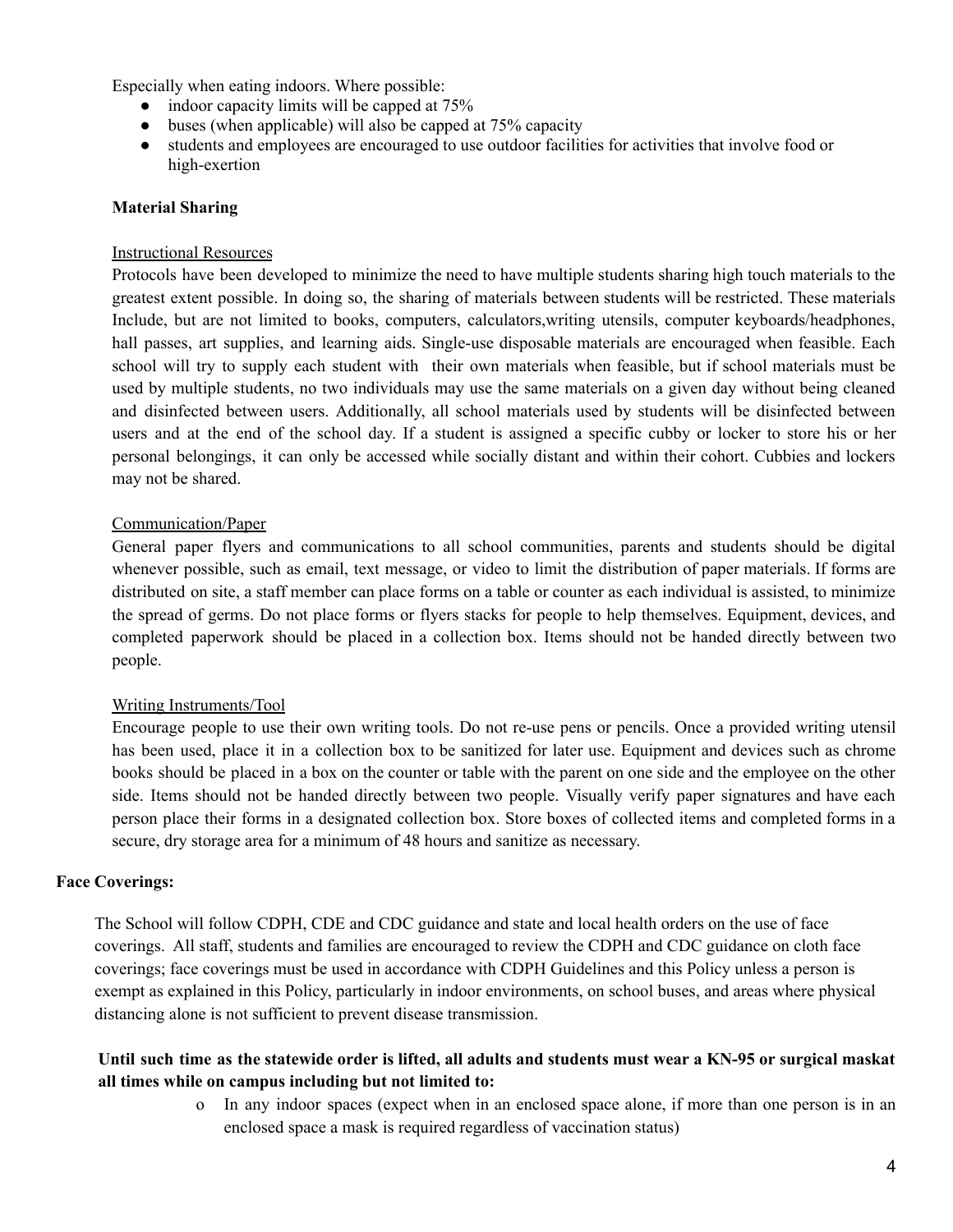- o While waiting to enter the school campus.
- o In any area outside of the classroom (except when eating or drinking)
- o While leaving school
- o While waiting for or riding on a school bus
- o Employees excluded from this requirement are those that require respiratory protection according to Cal/OSHA standards.
- Employees and students should wear a clean face mask to work every day.
- Employees and students should avoid touching the mask and should wash their hands frequently, including after removing the mask.
- Employees are expected to teach and reinforce proper use of face coverings, and in limited circumstances, face shields.
- Proper use of cloth face coverings by employees and students will be strictly enforced. The School will exclude from campus anyone who refuses to wear a face mask.
	- o People excluded from face covering requirements include anyone who has trouble breathing or is unconscious, incapacitated, or otherwise unable to remove the covering without assistance.
- The School will post signs regarding the proper use, removal, and washing of face coverings.
- of California currently requires face masks to be worn at all times in K-12 settings regardless of vaccination status in public settings with certain limited exceptions.
- The School shall educate students, particularly younger elementary school students, on the rationale and proper use of face coverings.
- A cloth face covering or face shield may be removed for meals, snacks, or when it needs to be replaced. When a cloth face covering is temporarily removed, it should be placed in a clean paper bag (marked with the student's name and date) until it needs to be put on again.
- The School will provide face coverings for students and staff who lose their face coverings or forget to bring them to school.
- The School will allow for unmasked supervised outdoor athletic activities including Health & Wellness only. As long as students can exercise physical distancing (at least 3-feet) when possible is encouraged.

## **Engineering Controls**

We implemented the following measures for situations where we cannot maintain at least six feet between individuals:

- If possible, suspend or modify use of site resources that necessitate sharing or touching items. For example, consider suspending use of drinking fountains and installing hydration stations; encourage the use of reusable water bottles.
- Consider installing additional temporary hand washing stations at all school entrances and near classrooms to minimize movement and congregation in bathrooms.
- Consider installing privacy boards or clear screens to increase and enforce separation between staff and students.

We maximize, to the extent feasible, the quantity of outside air for our buildings with mechanical or natural ventilation systems by:

- Maintenance staff will ensure that ventilation systems and fans operate properly and increase circulation of outdoor air as much as possible by opening windows and doors and other methods.
- Windows and doors should not be opened if doing so poses a safety or health risk by exacerbating seasonal allergies or asthma symptoms.
	- o The School will consider alternatives, such as increased central air filtration (targeted filter rating of at least MERV 13) if opening windows poses a safety or health risk to persons using the facility.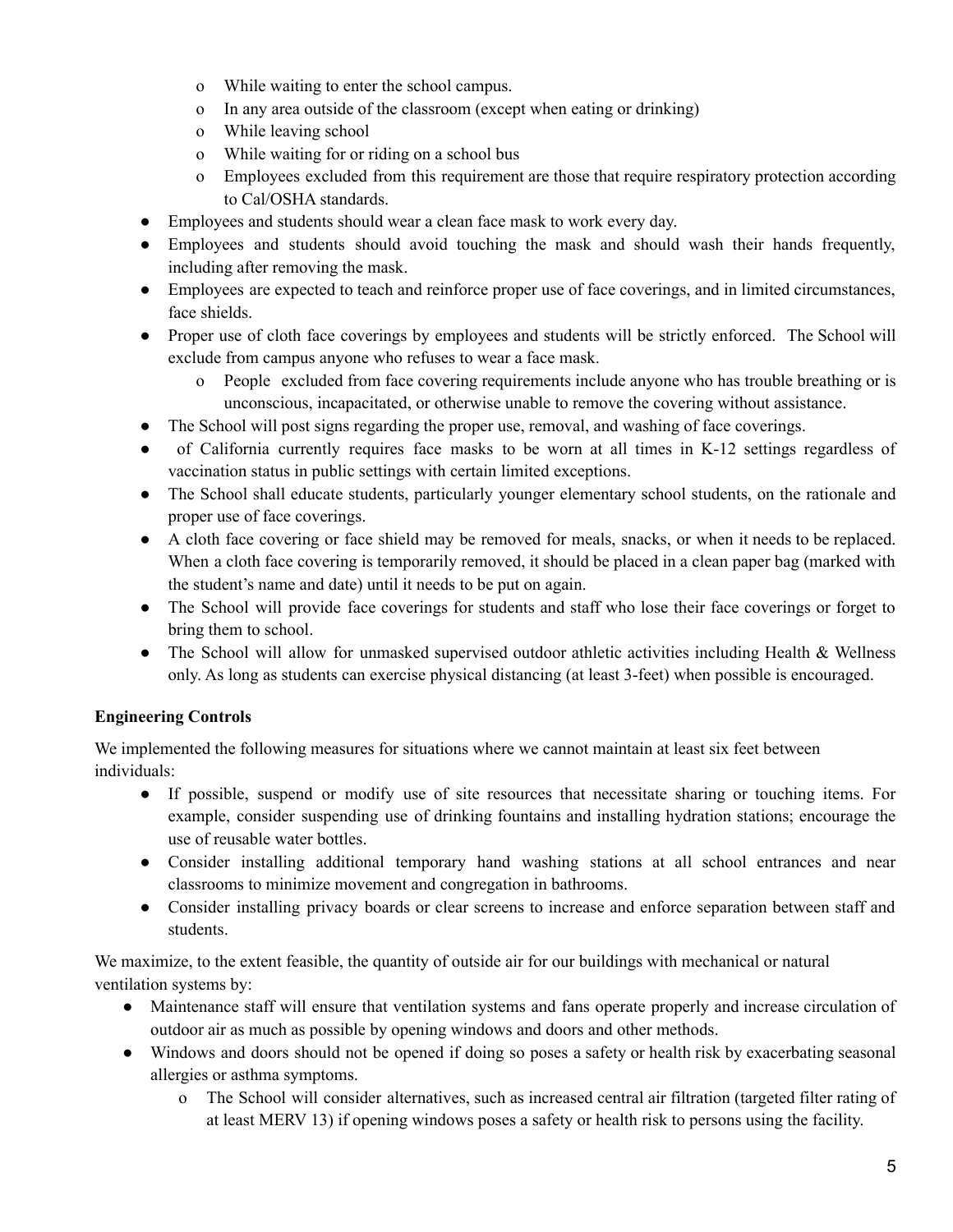#### **Cleaning and Disinfecting**

The School will incorporate the CDPH and CDC Guidance for Cleaning, Disinfection and Ventilation as appropriate to maintain a high level of cleanliness throughout the year and reduce the risk of exposure to and spread of COVID-19 at the school site.

- Custodial staff will perform thorough cleaning every school day when students are not present. When cleaning, the space will be aired out before children arrive.
- The School will ensure proper ventilation during cleaning and disinfecting. Staff are encouraged to introduce fresh outdoor air as much as possible, by opening windows where practicable.
- All frequently touched surfaces in the workplace, such as chairs, desks, tables, keyboards, telephones, handrails, light switches, sink handles, bathroom surfaces and door handles, will be routinely cleaned.
- Students and employees are discouraged from sharing desks, computers, books, phones, pens, art supplies, or other work tools and equipment, including playground equipment, when possible. When shared use is allowed, the items and equipment will be cleaned and disinfected between uses.
- Staff will be trained as appropriate in the chemical hazards, manufacturer's directions, and Cal/OSHA requirements for safe and correct application of cleaning and disinfectant agents in accordance with the Healthy Schools Act guidance from the California Department of Pesticide Regulation and Cal/OSHA.
- When choosing disinfecting products, The School will use those approved for use against COVID-19 on the Environmental Protection Agency (EPA)- approved list "N" and require staff to follow product instructions.
	- o To reduce the risk of asthma and other health effects related to disinfecting, The School will select disinfectant products on list N with asthma-safer ingredients (hydrogen peroxide, citric acid or lactic acid) as recommended by the US EPA Design for Environment program.
	- o The School will avoid products that contain peroxyacetic (paracetic) acid, sodium hypochlorite (bleach) or quaternary ammonium compounds, which can cause asthma.
	- o Staff shall follow label directions for appropriate dilution rates and contact times.
	- o The School will establish a cleaning and disinfecting schedule in order to avoid both under- and over-use of cleaning products.
- Subject to available resources, disposable disinfecting wipes shall be made available so that employees can wipe down commonly used surfaces (e.g., doorknobs, keyboards, remote controls, desks, other work tools and equipment) before each use. Disinfectant wipes and sprays will be kept away from students.
- To the extent feasible, site resources that necessitate sharing or touching items (e.g., drinking fountains) will not be used and replacement items (e.g., reusable water bottles) will be used to the extent practicable.
- Each student's belongings will be kept in an individually labeled storage container, cubby, or locker. Students are encouraged to take belongings home each day to be cleaned.
- Staff should wait twenty-four (24) hours before cleaning and disinfecting any area that was used by a person who was experiencing COVID-19 symptoms. If it is not possible to wait twenty-four (24) hours, then staff should wait as long as possible.

#### **Hand Sanitizing**

- The School will develop routines to ensure that students and staff wash or sanitize hands frequently, including upon arrival to campus, after using the restroom, after playing outside and returning to the classroom, before and after eating, and after coughing or sneezing.
- Sanitation routines will enable students and staff to regularly wash their hands at staggered intervals.
- Staff will teach and reinforce proper handwashing technique, avoiding contact with one's eyes, nose, and mouth, using a tissue to wipe the nose, and covering coughs and sneezes.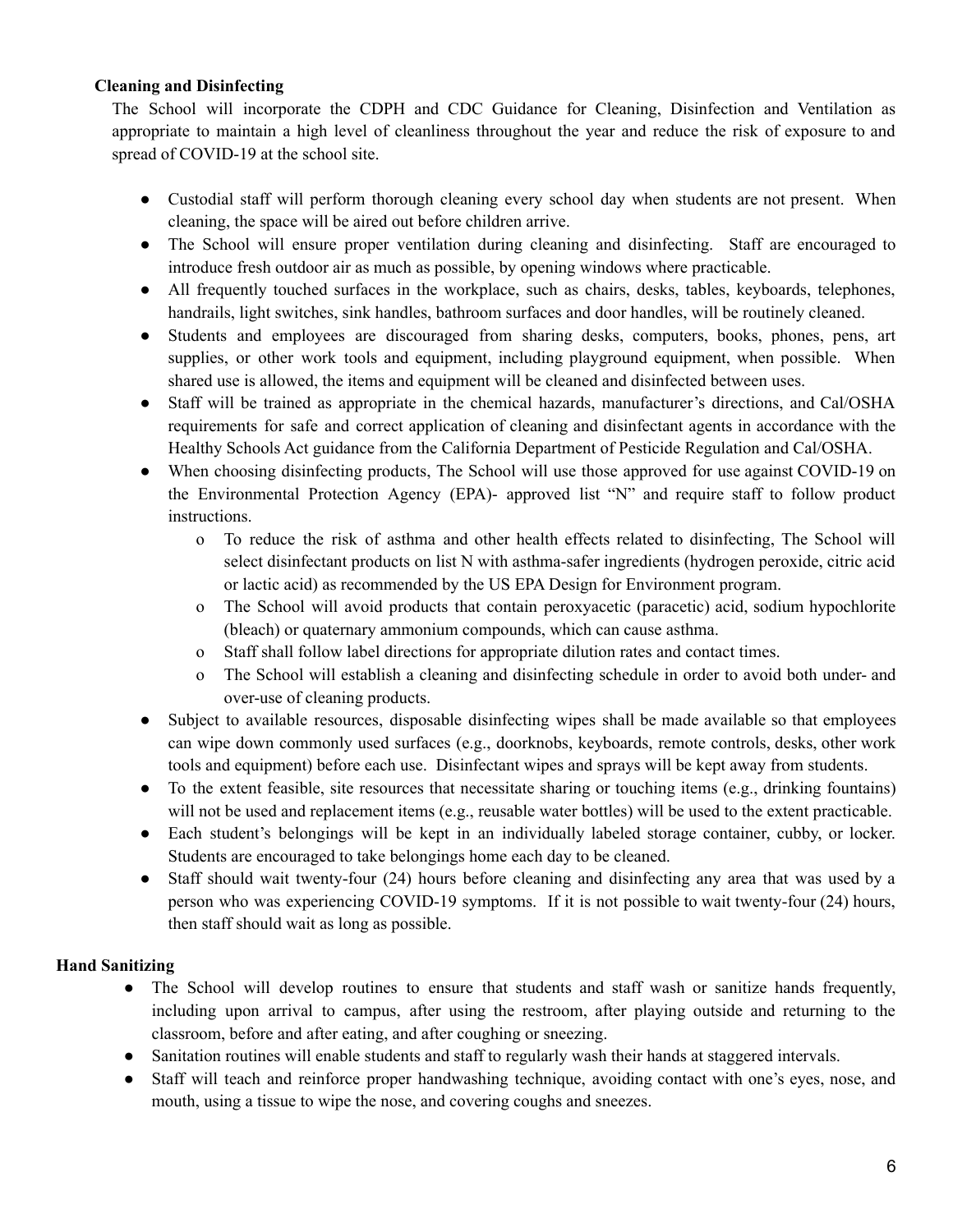- The School shall make soap, tissues, no-touch trash cans, face coverings, water and paper towels or dryers for hand washing available. Students and staff should wash their hands for 20 seconds with soap, rubbing thoroughly after application. Soap products marketed as "antimicrobial" are not necessary or recommended.
- If soap and water are not readily available, The School shall make available fragrance-free alcohol-based hand sanitizer that is at least sixty percent (60%) ethyl alcohol. (Note: frequent handwashing is more effective than the use of hand sanitizers.)
- Children under age 9 should only use hand sanitizer under adult supervision. Call Poison Control if consumed: 1-800-222-1222.
- The School shall place posters conspicuously that encourage hand hygiene to help stop the spread of COVID-19.
- Employees should visit the CDC's coughing and sneezing etiquette and clean hands webpage for more information.

#### **Personal Protective Equipment (PPE)**

The School requires employees to wear gloves and other Personal Protective Equipment ("PPE") in accordance with the following standards.

- The School will provide surgical masks, face shields, and disposable gloves for employees engaging in Wellness and Temperature Screenings.
- Workers or other persons handling or serving food must use gloves in addition to cloth face coverings.
- The School will provide a clear plastic barrier or face covering and disposable gloves for front office employees.
- The School will provide equipment and PPE to custodial staff for cleaning and disinfecting, including:
	- o For regular surface cleaning, gloves appropriate for all cleaning and disinfecting.
	- o For classified staff engaged in deep cleaning and disinfecting, proper PPE for COVID-19 disinfection (disposable gown, gloves, eye protection, and mask or respirator) in addition to PPE as required by product instructions.
	- o All cleaning and disinfecting products must be kept out of children's reach and stored in a space with restricted access.
- As required by Cal/OSHA, The School will provide training on the proper use of PPE to protect employees from the hazards of the cleaning products used.
- Employees must wash hands after removing gloves.

## **Investigating and Responding to COVID-19 Cases**

- **● If the event of a suspected COVID-19 case(s)** *on campus***:**
	- o The School will identify isolation rooms and/or outdoor areas to separate anyone who exhibits COVID-19 symptoms.
	- o Any students or staff exhibiting symptoms should continue wearing the required face covering and wait in a separate isolation area until they can be transported home or to a healthcare facility, as soon as practicable. For serious illness, call 9-1-1 without delay.
- **● In the event of one or more confirmed COVID-19 case(s) the School will follow the CDPH Framework for Reopening K-12 Schools, including implementation of the following practices:**
	- o If the individuals who tested positive have been on campus within 10 days prior to notification, the school shall notify the county public health department immediately (within 24 hours) by visiting <https://www.coronavirus.cchealth.org/> and filling out the reporting form:
		- <https://cdph.force.com/SPOT/s/IntakeForm>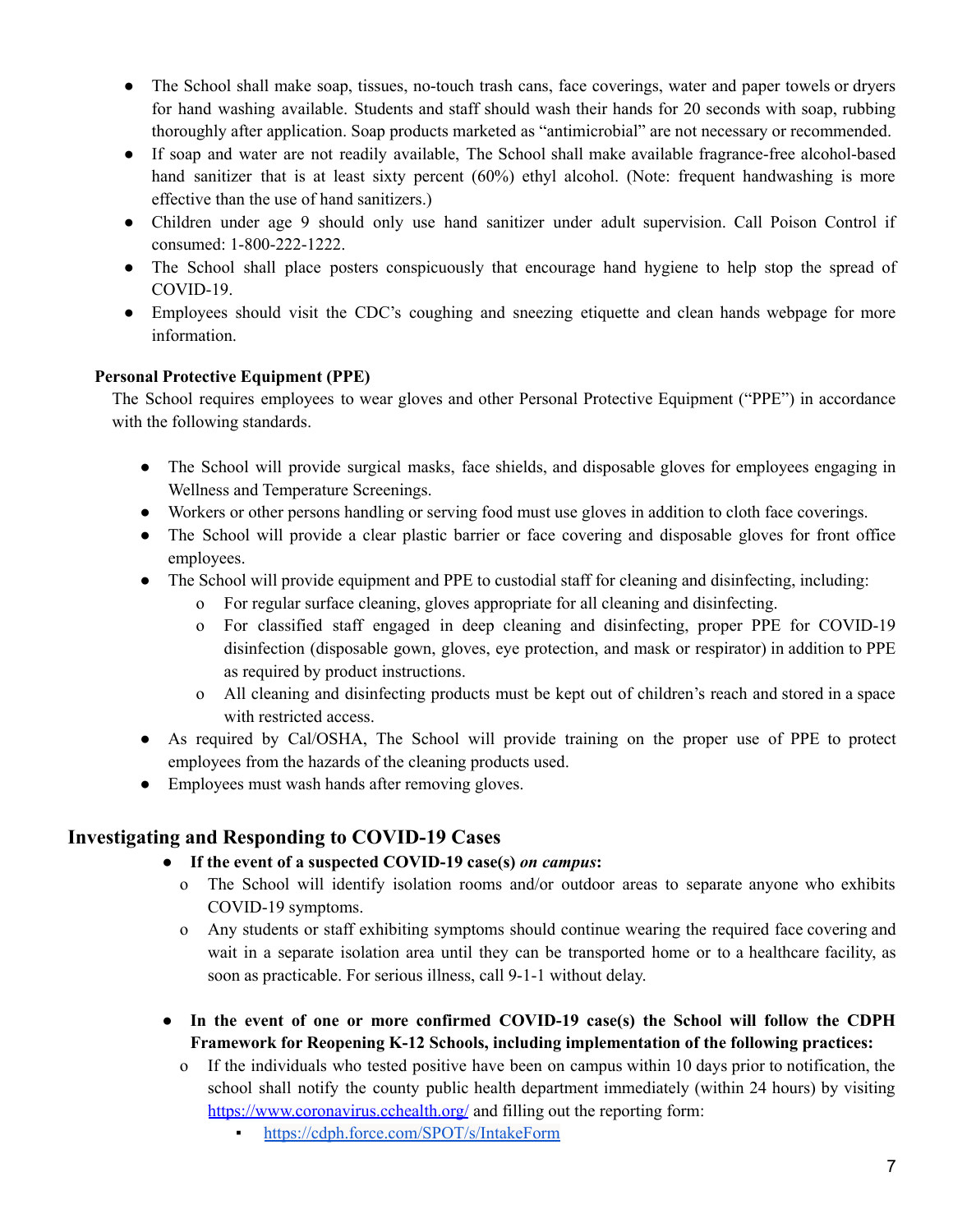- o If the individuals who tested positive have not been on campus within 14 days prior to notification, the school shall notify the individual of recommended next steps and shall record the notification for tracking purposes only.
- o Notify all staff and families who are identified as close contacts of potential exposure within 24 hours while maintaining confidentiality as required by state and federal laws.
- o Close off areas used by any sick person and prevent use of that space before cleaning and disinfection are completed. Follow cleaning and ventilation procedures outlined in this plan.
- o Investigate the COVID-19 illness and exposures and determine if any work-related factors could have contributed to risk of infection.
- o Update protocols as needed to prevent further cases in accordance with CDPH Guidelines ("Responding to COVID-19 in the Workplace").
- o Implement communication plans for exposure at school and potential school closures to include outreach to students, parents, teachers, staff and the community.
- o Include information for staff regarding labor laws, information regarding Disability Insurance, Paid Family Leave and Unemployment Insurance, as applicable to schools.
- o Provide guidance to parents, teachers and staff reminding them of the importance of community physical distancing measures while a school is closed, including discouraging students or staff from gathering elsewhere.
- o Develop a plan for continuity of education. Consider in that plan how to also continue nutrition and other services provided in the regular school setting to establish alternate mechanisms for these services to continue.
- o Maintain regular communications with the local public health department.
- Where stable classroom cohorts have been maintained: All students and staff should be instructed to get COVID-19 testing and remain quarantined at home for 10 days if not fully vaccinated.
- o Where stable classroom cohorts have not been maintained: Utilize class seating rosters and consultation with teachers/staff to identify close contacts to the confirmed COVID-19 case in all classrooms and on-campus activities.
- o For the purposes of this framework, a "close contact" is defined as someone who has been within six feet of the person who tested positive for a prolonged period of time (at least 15 minutes) regardless of face covering use, or someone who had direct physical contact or shared eating or drinking utensils with that person, or if that person sneezed, coughed, or somehow got respiratory droplets on you.
	- A close contact also includes a situation in which a person provided care at home to someone who is sick with COVID-19.
- o Close contacts should be instructed to get COVID-19 testing and should remain quarantined at home for 10 days from the first day of symptoms or the test date. If a modified quarantine requirement applies, the School Nurse will notify students and families with instructions for testing and return date(s).
- o In consultation with the local public health department, the appropriate school official may decide whether school closure versus cleaning and quarantine of exposed persons or other intervention is warranted, including the length of time necessary, based on the risk level within the specific community as determined by the local public health officer.

#### **● Staff Close contacts of confirmed COVID-19 case(s):**

- o The MWA COVID Response Team will contact trace to identify "close contacts" as defined above. All close contacts will be determined based on one of the following:
	- Two days prior to COVID-case symptom onset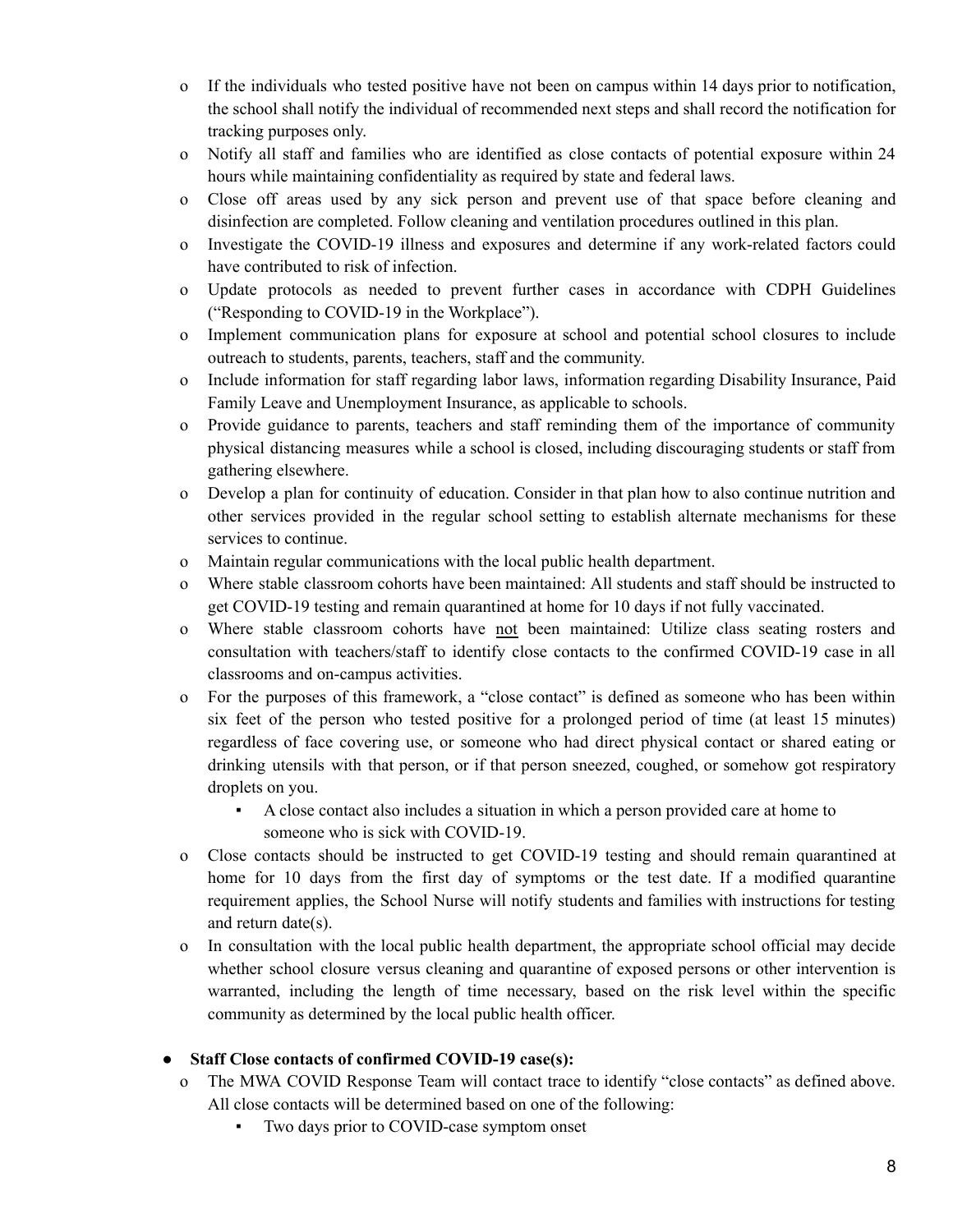- Two days prior to COVID test (if asymptomatic)
- All close contacts identified (staff and onsite providers) are then notified of the exposure without providing names, and instructions to quarantine, monitor symptoms, complete daily screening, and/or get tested depending on vaccination status are shared via email
- o If unvaccinated, close contacts (household or non-household) of confirmed COVID-19 cases should be sent home immediately, instructed to get COVID-19 testing immediately and remain at home until one of the two criteria are satisfied:
	- Return after day 5 if Negative test on day 5 or after, if remain symptom free. Monitor for symptoms through day 10.
	- No symptoms after Day 10 (from date of last exposure).
- o No actions need to be taken for persons who have not had direct contact with a confirmed COVID-19 case, and instead have had close contact with persons who were in direct contact.
- o Fully vaccinated individuals who have had a COVID-19 exposure do not need to quarantine if asymptomatic but are encouraged to test onsite with the provider or primary healthcare provider.
- o Those who test positive should not return until they have met county health department criteria to discontinue home isolation.

#### **● Staff Returning to school after home isolation:**

- o Symptomatic individuals who test negative for COVID-19 may return to school after 24 hours of symptom improvement and no fever (without the use of fever-reducing medication).
- o Symptomatic individuals who test positive for COVID-19 can return after 5 days have passed since the first COVID positive test date IF symptoms are improving and there is no fever for 24 hours (without fever-reducing medication) AND a negative test is completed (antigen recommended), on or after day 5.
- o Asymptomatic individuals, regardless of vaccination status, who test positive for COVID-19 may return to work after 5 days have passed since the date of positive COVID-19 test date and negative test is completed on day 5 (antigen test recommended).
	- If unable to test on day 5 or after, or if repeat tests on day 5 remain positive, the case must stay isolated until a negative test is obtained or 10-days of isolation have passed.
- o The school may request medical verification of health.

#### **● Student Close contacts of confirmed COVID-19 case(s):**

- o The MWA COVID Response Team will contact trace to identify "close contacts" as defined on page 9 above. All close contacts will be determined based on one of the following:
	- Two days prior to COVID-case symptom onset
	- Two days prior to COVID test (if asymptomatic)
	- All close contacts identified (staff, students, and families) are then notified of the exposure without providing names, and instructions to quarantine, monitor symptoms, complete daily screening, and/or get tested depending on vaccination status are shared via direct phone calls to parents, SchoolMint, and ATM.
	- To verify student contact with the Holistic Support team and onsite providers, attendance logs will be requested to support the contact tracing process
- o Unvaccinated close contacts (household or non-household) of confirmed COVID-19 cases should be sent home immediately, instructed to get COVID-19 testing immediately and remain at home for ten (10) days after their last day of exposure to the case. Even if they test negative, they should remain in quarantine for a full 10 days after either
	- the date of last exposure to COVID-19 positive non-household contact or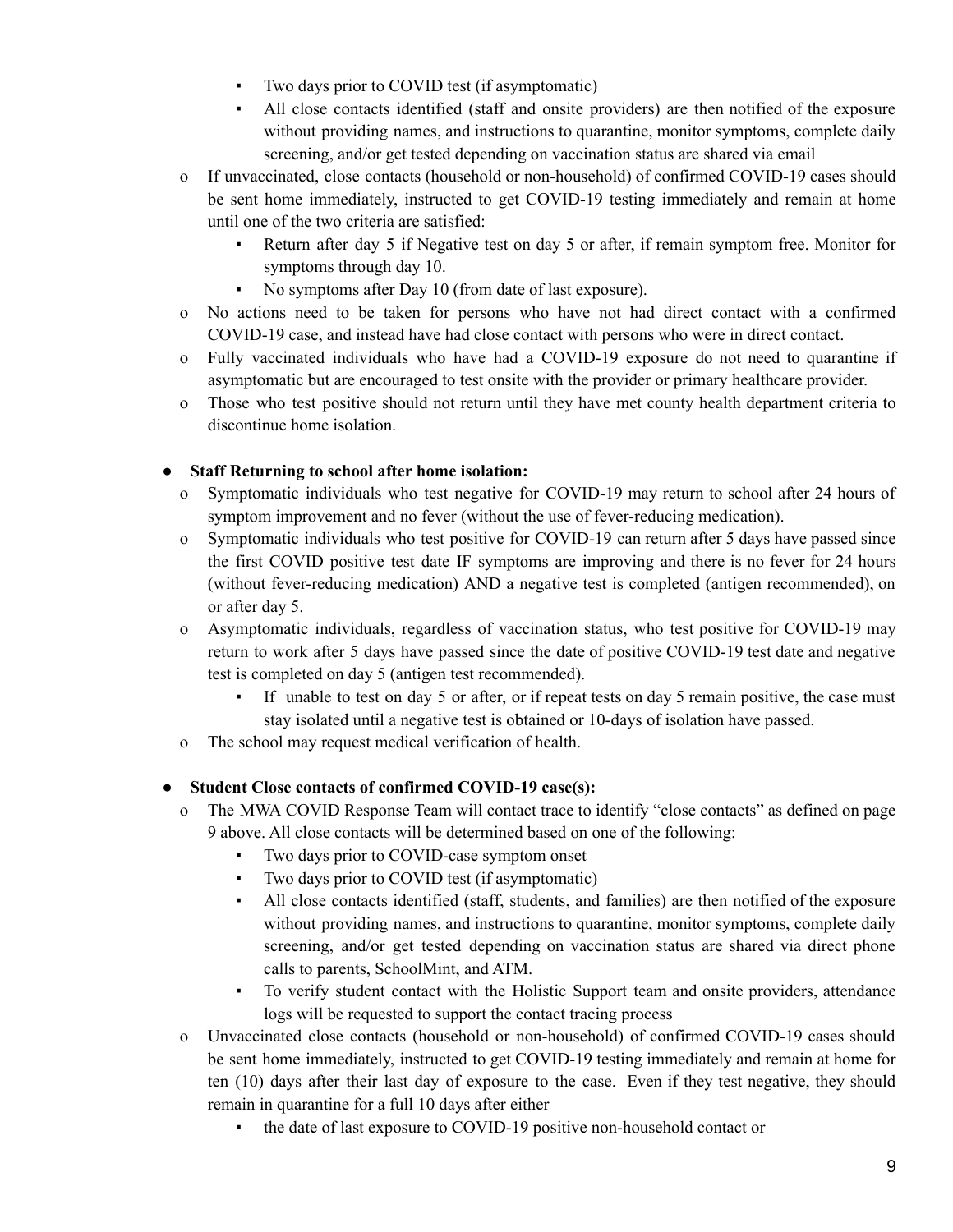- the date that COVID-19 positive household member completes their isolation.
- o No actions need to be taken for persons who have not had direct contact with a confirmed COVID-19 case, and instead have had close contact with persons who were in direct contact.
- o Fully vaccinated individuals who have had a COVID-19 exposure do not need to quarantine if asymptomatic but are encouraged to test onsite with the provider or primary healthcare provider.
- o Those who test positive should not return until they have met county health department criteria to discontinue home isolation.
- o Modified Quarantine

#### **● Student Returning to school after home isolation:**

- o Symptomatic individuals who test negative for COVID-19 can return 3 days after resolution of fever (if any) and improvement in symptoms.
- o Symptomatic individuals who test positive for COVID-19 can return 10 days after symptom onset or test date.
- o Asymptomatic individuals, regardless of vaccination status, who test positive for COVID-19 may return to work after completing their 10 day isolation/quarantine period.
- o The school may request medical verification of health.

## **Systems for Communicating**

Our goal is to ensure that we have effective two-way communication with our employees, in a form they can readily understand, and that it includes the following information:

- **●** Students and staff should report COVID-19 symptoms and possible hazards to the following people:
	- o **Students:** Luz Becerra, School Nurse at [lbecerra@mwacademy.org](mailto:lbecerra@mwacademy.org)
	- o **Staff:** Office of Human Resources at [humanresources@mwacademy.org](mailto:humanresources@mwacademy.org)
- Staff and students may report symptoms and hazards without fear of reprisal.
- procedures or policies for accommodating staff with medical or other conditions that put them at increased risk of severe COVID-19 illness.
- **●** Staff and students may access COVID-19 testing at the available on campus testing at no-cost, local testing site or health care provider. **See Appendix A: COVID-19 Testing Sites.**
- Any student or staff with COVID-19 symptoms should get tested. Common symptoms include fever, chills, cough, shortness of breath or difficulty breathing, fatigue (feeling tired), muscle or body aches, headache, loss of taste or smell, sore throat, congestion or runny nose, nausea, vomiting or diarrhea. If an individual suspects symptoms, they should contact their doctor or health care provider to arrange for evaluation and testing.
- **●** In the event we are required to provide testing because of a workplace exposure or outbreak, we will communicate the plan for providing testing and inform affected employees of the reason for the testing and the possible consequences of a positive test.
- **●** Information about COVID-19 hazards students and staff (including other employers and individuals in contact with our workplace) may be exposed to, what is being done to control those hazards, and our COVID-19 policies and procedures.

## **Training and Instruction**

We will provide effective training and instruction that includes:

- Our COVID-19 policies and procedures to protect employees from COVID-19 hazards.
- Information regarding COVID-19-related benefits to which the employee may be entitled under applicable federal, state, or local laws.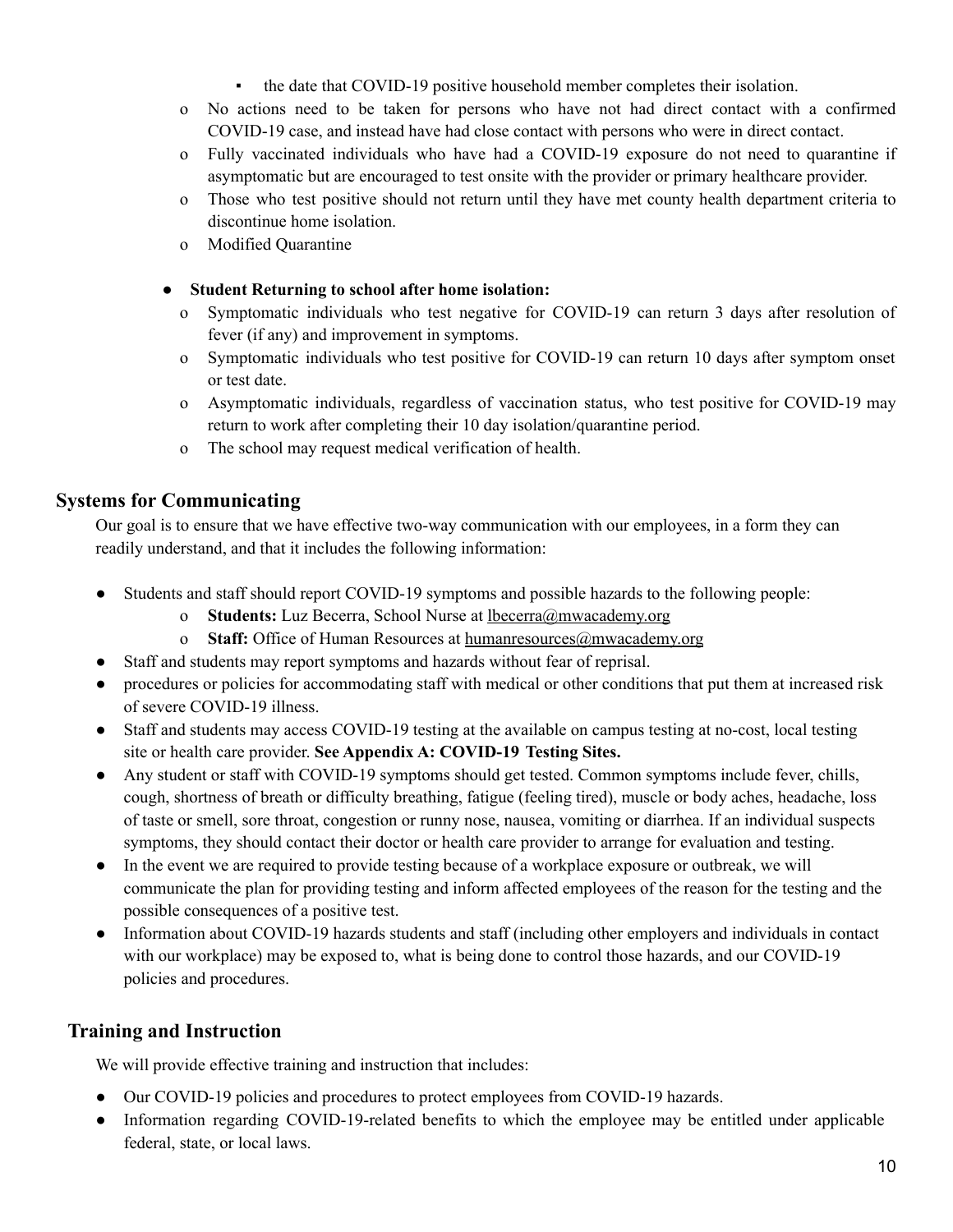- The fact that:
	- o COVID-19 is an infectious disease that can be spread through the air.
	- o COVID-19 may be transmitted when a person touches a contaminated object and then touches their eyes, nose, or mouth.
	- o An infectious person may have no symptoms.
- Methods of physical distancing of at least six feet and the importance of combining physical distancing with the wearing of face coverings.
- The fact that particles containing the virus can travel more than six feet, especially indoors, so physical distancing must be combined with other controls, including face coverings and hand hygiene, to be effective.
- The importance of frequent hand washing with soap and water for at least 20 seconds and using hand sanitizer when employees do not have immediate access to a sink or hand washing facility, and that hand sanitizer does not work if the hands are soiled.
- Proper use of face coverings and the fact that face coverings are not respiratory protective equipment face coverings are intended to primarily protect other individuals from the wearer of the face covering.
- COVID-19 symptoms, and the importance of obtaining a COVID-19 test and not coming to work if the employee has COVID-19 symptoms.
- **Appendix E: COVID-19 Training Roster** will be used to document this training.

## **Exclusion of COVID-19 Cases**

When we have a COVID-19 case in our workplace, we will limit transmission by:

- Ensuring that COVID-19 cases are excluded from the workplace until our return-to-work requirements are met.
- Excluding students and staff with COVID-19 exposure from the workplace for 10 days after the last known COVID-19 exposure to a COVID-19 case.
- **●** For staff, continuing and maintaining an employee's earnings, seniority, and all other employee rights and benefits whenever we've demonstrated that the COVID-19 exposure is work related. This will be accomplished by the employer-provided sick leave benefits.
- Providing staff at the time of exclusion with information on available benefits.

## **Reporting, Recordkeeping, and Access**

It is our policy to:

- Report information about COVID-19 cases at our workplace to the local health department whenever required by law, and provide any related information requested by the local health department.
- Report immediately to Cal/OSHA any COVID-19-related serious illnesses or death, as defined under CCR Title 8 section 330(h), of an employee occurring in our place of employment or in connection with any employment.
- Maintain records of the steps taken to implement our written COVID-19 Prevention Program in accordance with CCR Title 8 section 3203(b).
- Make our written COVID-19 Prevention Program available at the workplace to employees, authorized employee representatives, and to representatives of Cal/OSHA immediately upon request.
- Employees will be required to get the COVID-19 vaccination in order to return to work on campus once MWA moves from a distance learning and/or hybrid environment. Vaccination updates and resources will be shared weekly through the HR Connect newsletter and HR Staff Portal.
- Employees who have been completely vaccinated are still required to follow the guidelines outlined in this document.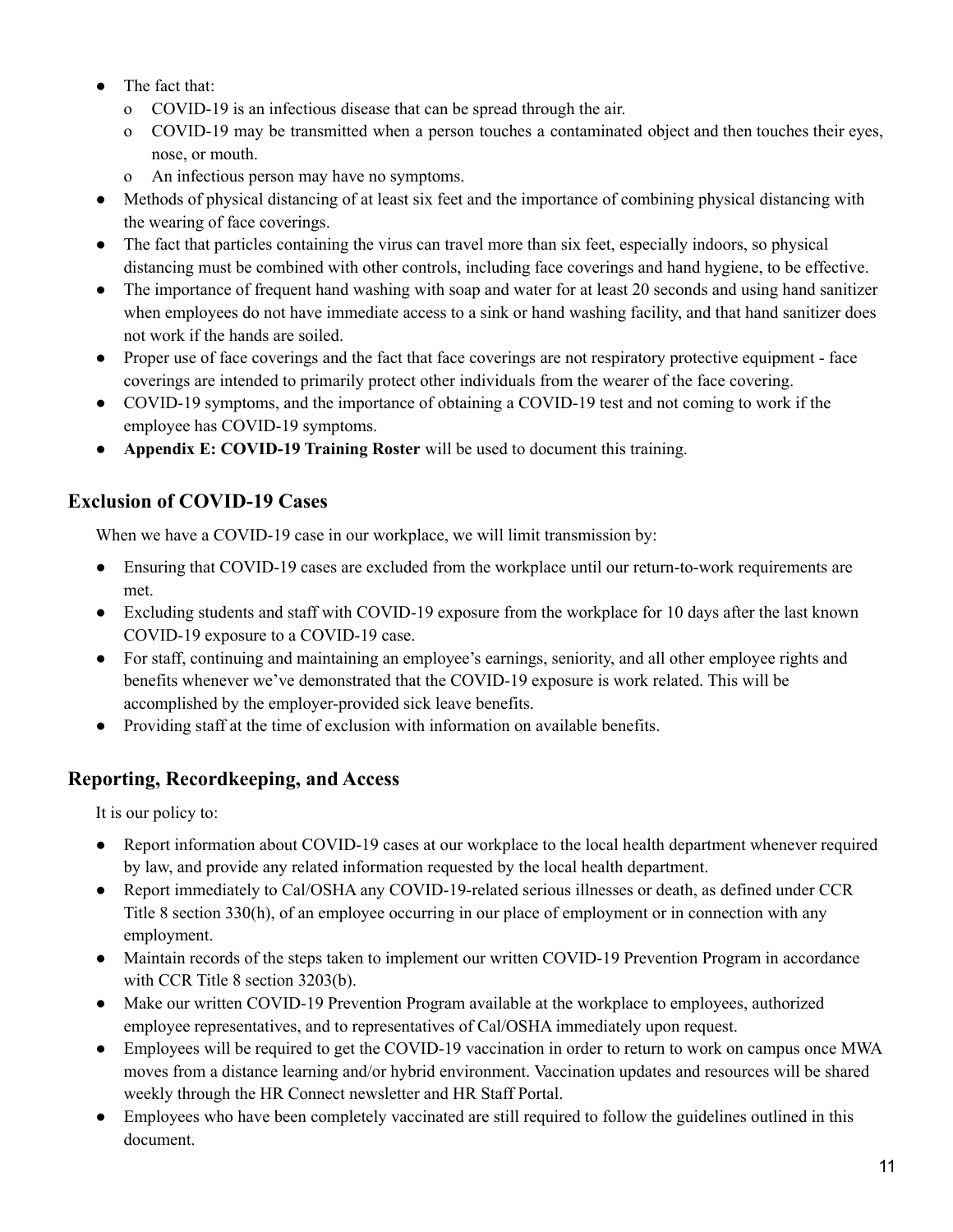Use the **Appendix C:** Investigating **COVID-19** Cases form to keep a record of and track all COVID-19 cases. For staff, the Office of Human Resources will use a COVID-19 System Tracker to keep a record of and track all cases. The information will be made available to employees, authorized employee representatives, or as otherwise required by law, with personal identifying information removed.

## **Return-to-Work Criteria**

- COVID-19 cases with COVID-19 symptoms will not return to work until all the following have occurred:
	- o At least 24 hours have passed since a fever of 100.4 or higher has resolved without the use of fever-reducing medications.
	- o COVID-19 symptoms have improved.
	- o At least 10 days have passed since COVID-19 symptoms first appeared or from exposure date.
	- o At least 5 days have passed since the first COVID positive test date IF symptoms are improving and there is no fever for 24 hours (without fever-reducing medication) AND a negative test is completed (antigen recommended), on or after day 5
	- o Asymptomatic individuals, regardless of vaccination status, who test positive for COVID-19 may return to work after 5 days have passed since the date of positive COVID-19 test date and negative test is completed on day 5 (antigen test recommended).
		- o If unable to test on day 5 or after, or if repeat tests on day 5 remain positive, the case must stay isolated until a negative test is obtained or 10-days of isolation have passed.
- ●
- ●
- If an order to isolate or quarantine an employee is issued by a local or state health official, the employee will not return to work until the period of isolation or quarantine is completed or the order is lifted. If no period was specified, then the period will be 10 days from the time the order to isolate was effective, or 14 days from the time the order to quarantine was effective.

**Elizabeth Martinez, Chief Operating Officer**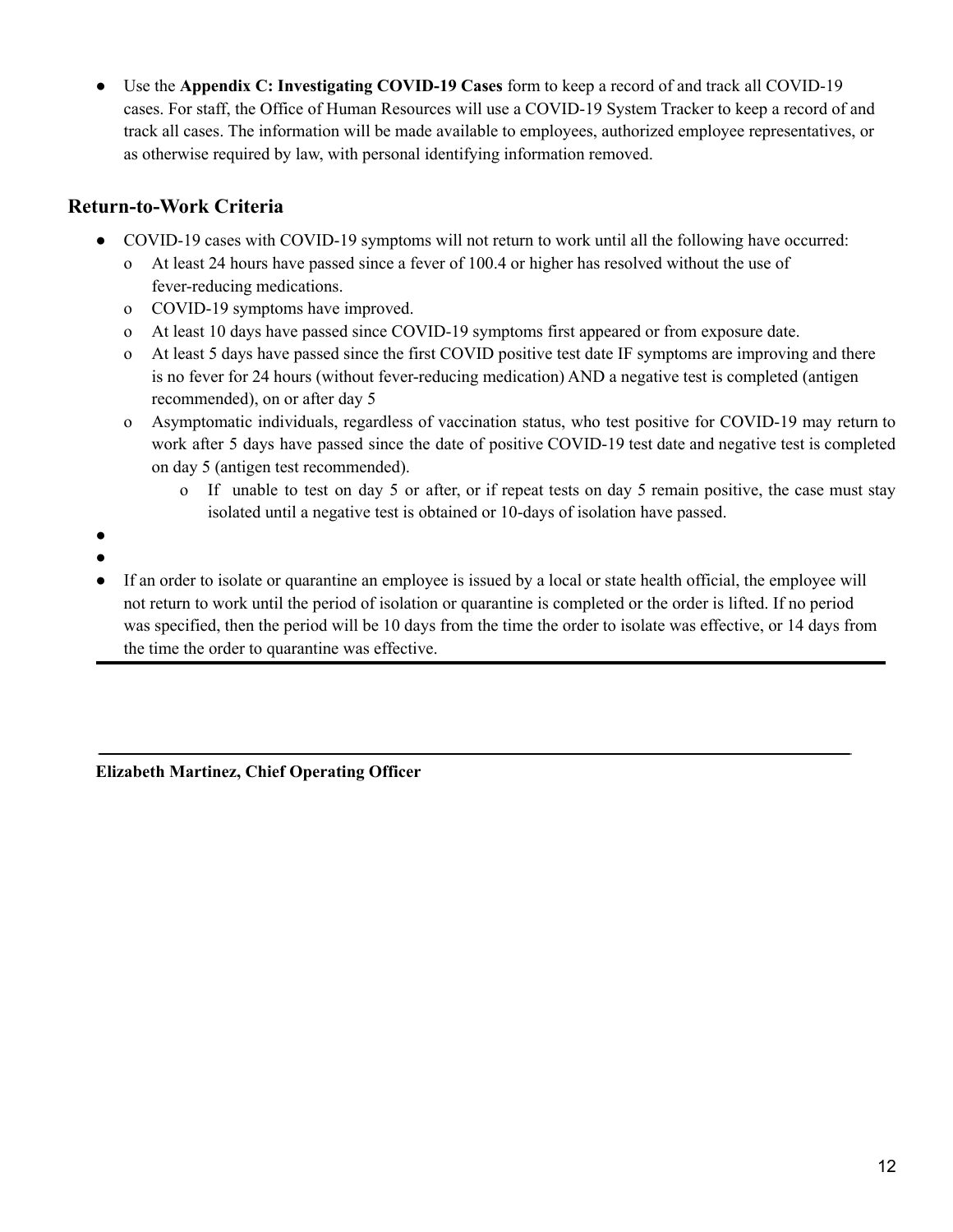#### **Appendix A: COVID**-**19 Testing Sites**

#### ● **Making Waves Academy**

- Location: 4123 Lakeside Drive, Richmond, CA
- No referral or appointments required. Patients are required to pre-register through the online portal with the vendor in person.
- Photo ID required.

#### **● Contra Costa Health Services (CCHS) and State sites**

**○** You must make an appointment to get tested at a CCHS or State testing site. Only people who live or work in Contra Costa County will be tested at county-operated testing sites. If you have COVID-19 symptoms and would like to get tested, visit <https://www.coronavirus.cchealth.org/get-tested> or call (844) 421-0804.

#### **● Primary Care Physician**

- **○** You can get tested for COVID-19 through your primary care physician and submit your results to:
	- **Students:** Luz Becerra, School Nurse at [lbecerra@mwacademy.org](mailto:lbecerra@mwacademy.org)
	- **Staff:** Office of Human Resources at [humanresources@mwacademy.org](mailto:humanresources@mwacademy.org)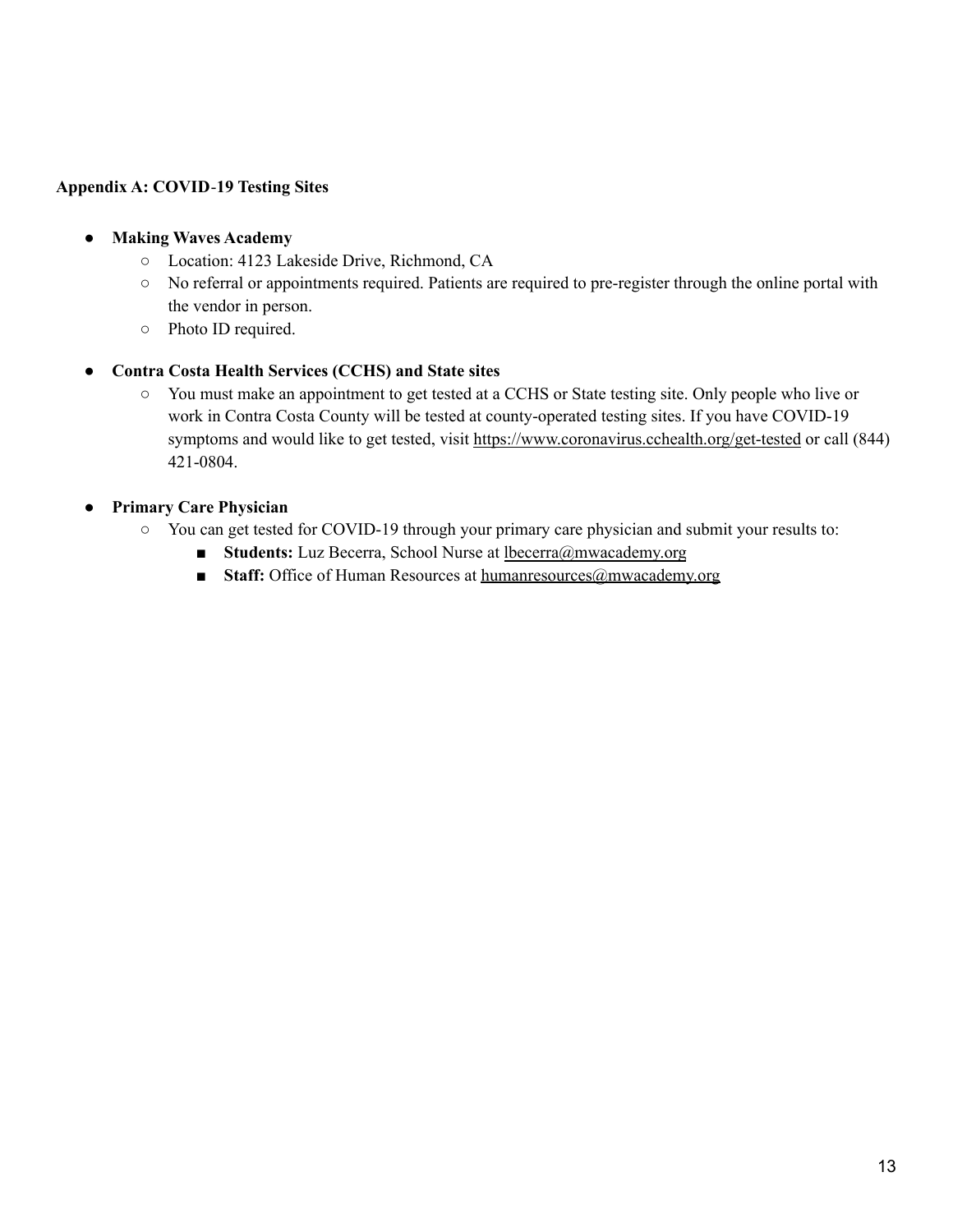## **Appendix B: Identification of COVID-19 Hazards**

All persons, regardless of symptoms or negative COVID-19 test results, will be considered potentially infectious. Particular attention will be paid to areas where people may congregate or come in contact with one another, regardless of whether employees are performing an assigned work task or not. For example: meetings, entrances, bathrooms, hallways, aisles, walkways, elevators, break or eating areas, cool-down areas, and waiting areas.

Evaluation of potential workplace exposure will be to all persons at the workplace or who may enter the workplace, including coworkers, employees of other entities, members of the public, customers or clients, and independent contractors. We will consider how employees and other persons enter, leave, and travel through the workplace, in addition to addressing fixed work locations.

#### **Person conducting the evaluation**:

**Date**:

**Name(s) of employee and authorized employee representative that participated**:

| Interaction, area, activity,<br>work task, process,<br>equipment and material<br>that potentially exposes<br>employees to COVID-19<br>hazards | <b>Places and times</b> | <b>Potential for COVID-19</b><br>exposures and employees<br>affected, including members of<br>the public and employees of<br>other employers | <b>Existing and/or</b><br>additional COVID-19<br>prevention controls,<br>including barriers,<br>partitions and<br>ventilation |
|-----------------------------------------------------------------------------------------------------------------------------------------------|-------------------------|----------------------------------------------------------------------------------------------------------------------------------------------|-------------------------------------------------------------------------------------------------------------------------------|
|                                                                                                                                               |                         |                                                                                                                                              |                                                                                                                               |
|                                                                                                                                               |                         |                                                                                                                                              |                                                                                                                               |
|                                                                                                                                               |                         |                                                                                                                                              |                                                                                                                               |
|                                                                                                                                               |                         |                                                                                                                                              |                                                                                                                               |
|                                                                                                                                               |                         |                                                                                                                                              |                                                                                                                               |
|                                                                                                                                               |                         |                                                                                                                                              |                                                                                                                               |
|                                                                                                                                               |                         |                                                                                                                                              |                                                                                                                               |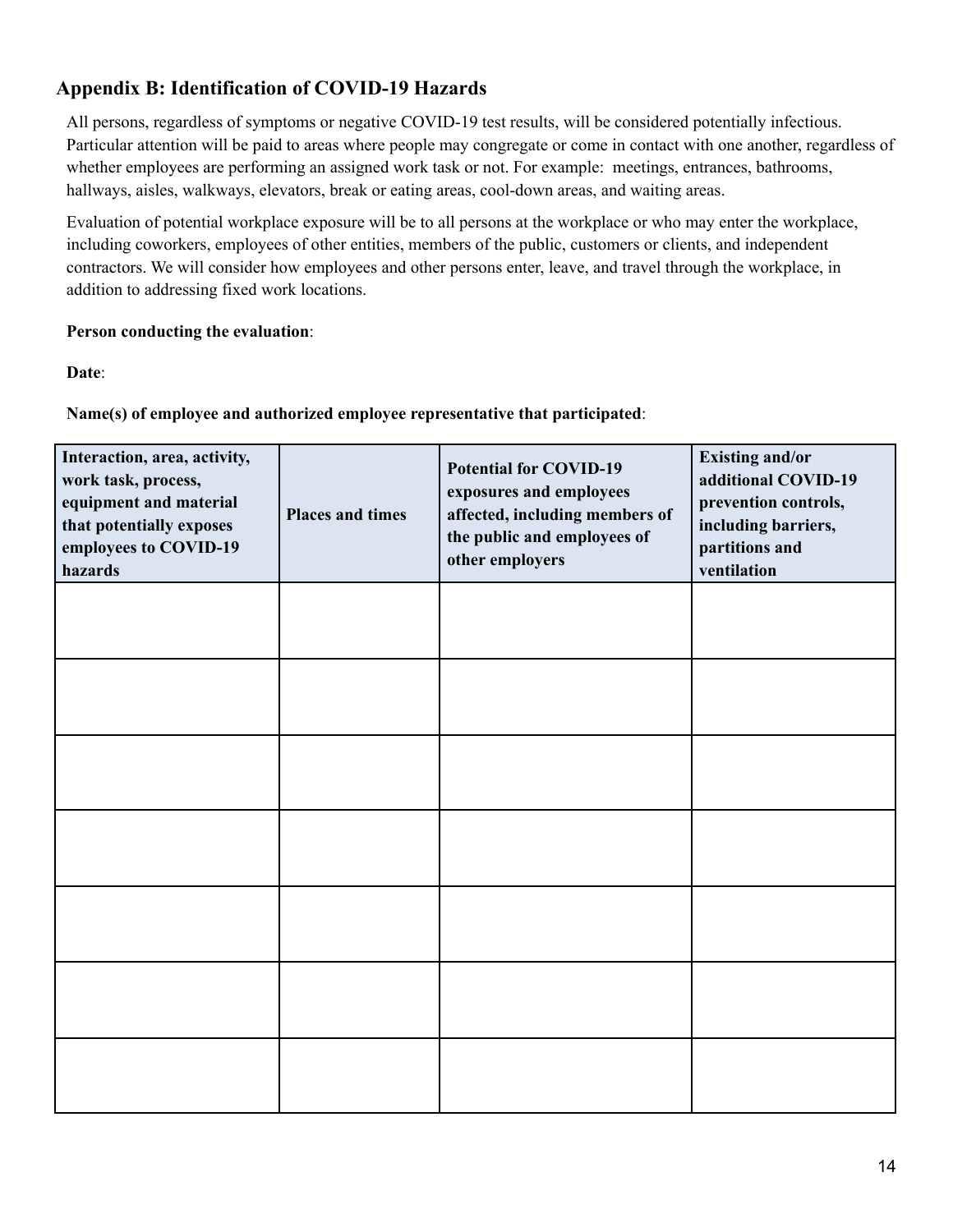# **Appendix C: COVID-19 Inspections**

**Date:**

**Name of person conducting the inspection**:

## **Work location evaluated**:

| <b>Exposure Controls</b>                                                                           | <b>Status</b> | <b>Person Assigned to</b><br><b>Correct</b> | <b>Date Corrected</b> |
|----------------------------------------------------------------------------------------------------|---------------|---------------------------------------------|-----------------------|
| <b>Engineering</b>                                                                                 |               |                                             |                       |
| Ventilation (amount of fresh air and<br>filtration maximized)                                      |               |                                             |                       |
| Additional room air filtration                                                                     |               |                                             |                       |
| <b>Administrative</b>                                                                              |               |                                             |                       |
| Physical distancing                                                                                |               |                                             |                       |
| Surface cleaning and disinfection<br>(frequently enough and adequate<br>supplies)                  |               |                                             |                       |
| Hand washing facilities (adequate<br>numbers and supplies)                                         |               |                                             |                       |
| Disinfecting and hand sanitizing solutions<br>being used according to manufacturer<br>instructions |               |                                             |                       |
| PPE (not shared, available and being worn)                                                         |               |                                             |                       |
| Face coverings (cleaned sufficiently often)                                                        |               |                                             |                       |
| Gloves                                                                                             |               |                                             |                       |
| Face shields/goggles                                                                               |               |                                             |                       |
| Respiratory protection                                                                             |               |                                             |                       |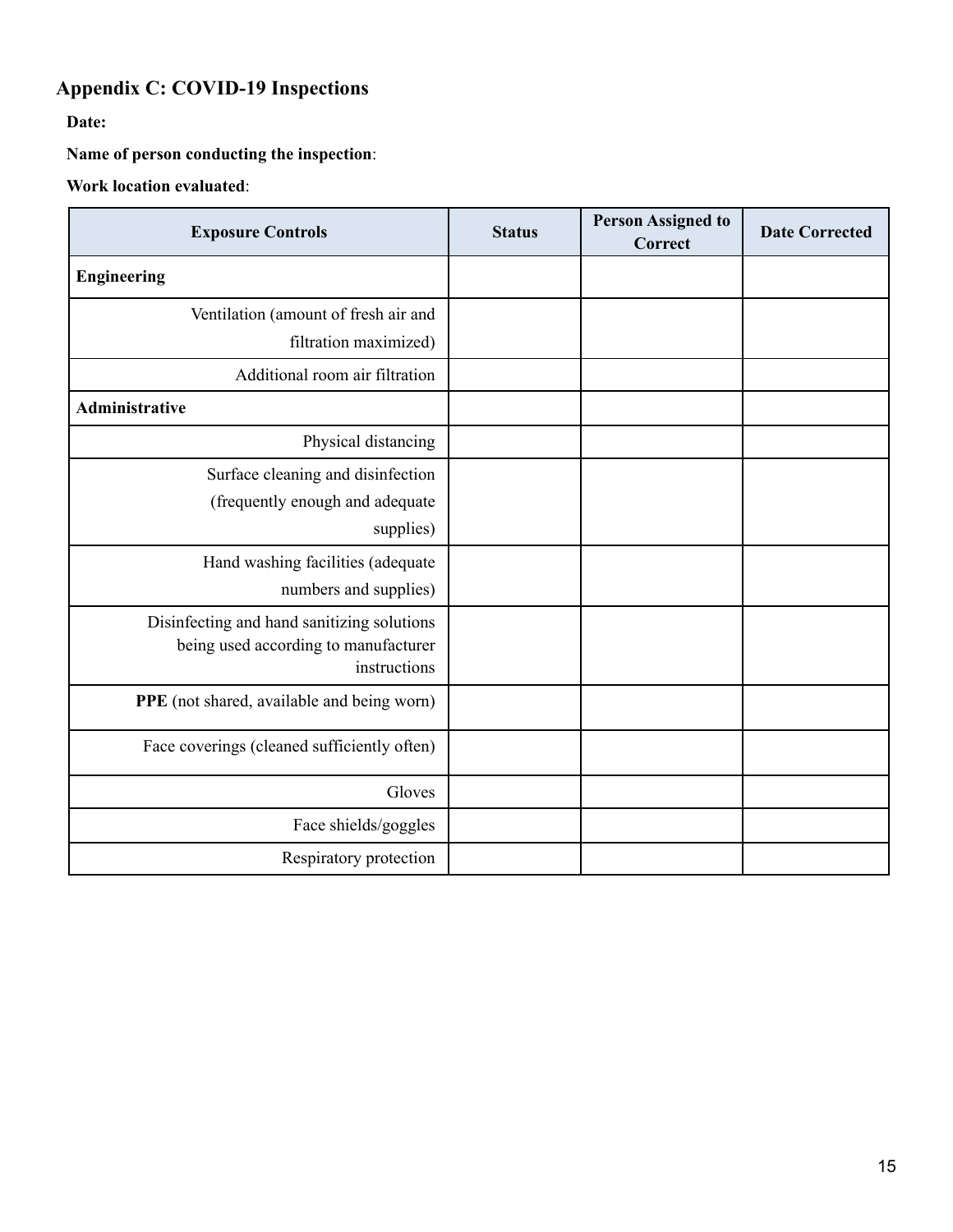## **Appendix D: Investigating COVID-19 Cases**

All personal identifying information of COVID-19 cases or symptoms will be kept confidential. All COVID-19 testing or related medical services provided by us will be provided in a manner that ensures the confidentiality of employees, with the exception of unredacted information on COVID-19 cases that will be provided immediately upon request to the local health department, CDPH, Cal/OSHA, the National Institute for Occupational Safety and Health (NIOSH), or as otherwise required by law.

All employees' medical records will also be kept confidential and not disclosed or reported without the employee's express written consent to any person within or outside the workplace, with the following exceptions: (1) Unredacted medical records provided to the local health department, CDPH, Cal/OSHA, NIOSH, or as otherwise required by law immediately upon request; and (2) Records that do not contain individually identifiable medical information or from which individually identifiable medical information has been removed.

#### **Date:**

#### **Name of person conducting the investigation**:

| <b>Employee (or</b><br>non-employee*) name:                                                    | <b>Occupation</b> (if<br>non-employee, why they<br>were in the workplace): |  |
|------------------------------------------------------------------------------------------------|----------------------------------------------------------------------------|--|
| <b>Location where employee</b><br>worked (or non-employee<br>was present in the<br>workplace): | Date investigation was<br>initiated:                                       |  |
| Was COVID-19 test<br>offered?                                                                  | Name(s) of staff involved<br>in the investigation:                         |  |
| Date and time the                                                                              | Date of the positive or                                                    |  |
| <b>COVID-19 case was last</b>                                                                  | negative test and/or                                                       |  |
| present in the workplace:                                                                      | diagnosis:                                                                 |  |
|                                                                                                | <b>Information received</b>                                                |  |
| Date the case first had                                                                        | regarding COVID-19                                                         |  |
| one or more COVID-19                                                                           | test results and onset of                                                  |  |
| symptoms:                                                                                      | symptoms (attach                                                           |  |
|                                                                                                | documentation):                                                            |  |

**COVID-19 Case Investigation Information**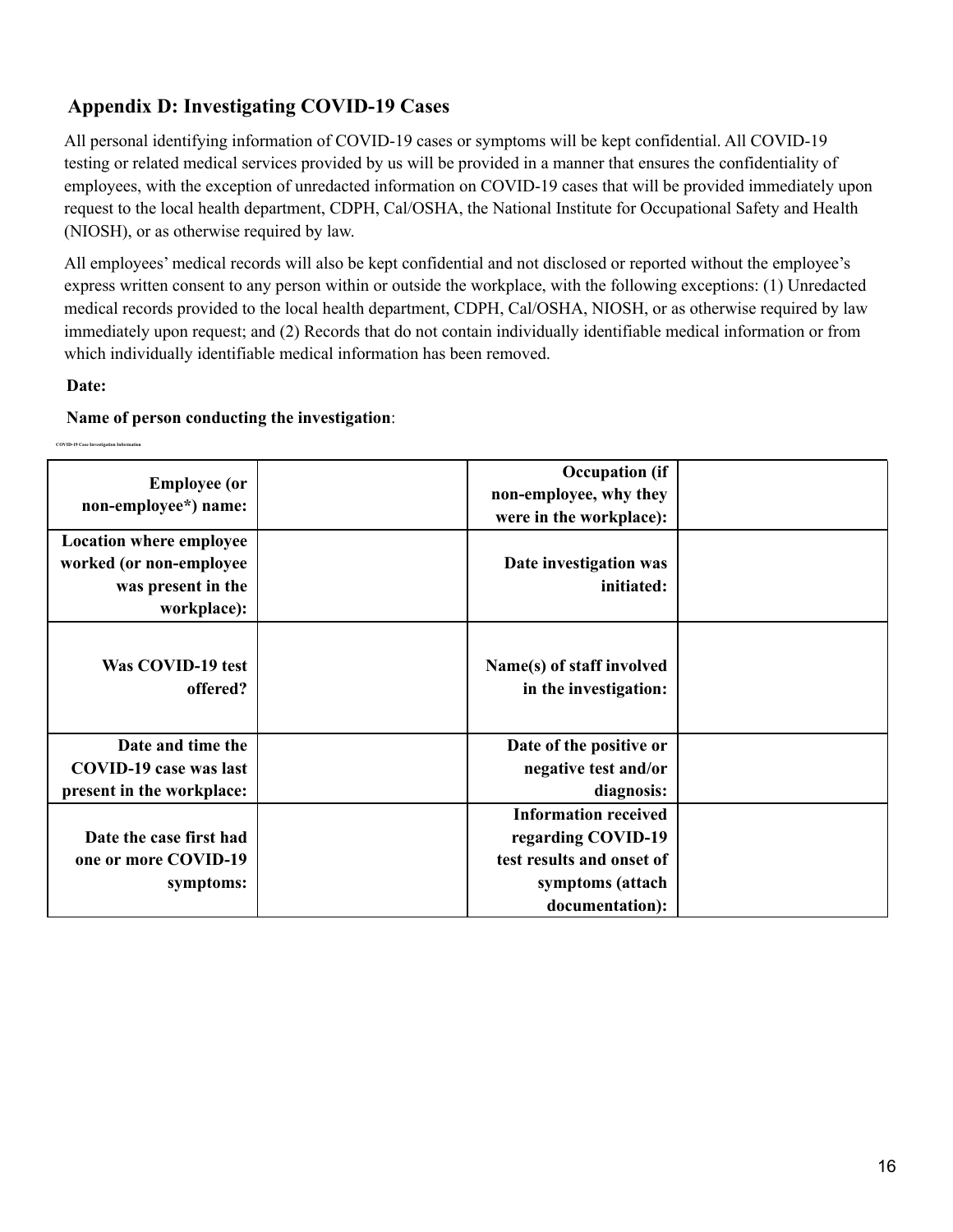| <b>Results of the evaluation</b> |
|----------------------------------|
| of the COVID-19 case             |
| and all locations at the         |
| workplace that may               |
| have been visited by the         |
| COVID-19 case during             |
| the high-risk exposure           |
| period, and who may              |
| have been exposed                |
| (attach additional               |
| information):                    |
|                                  |
|                                  |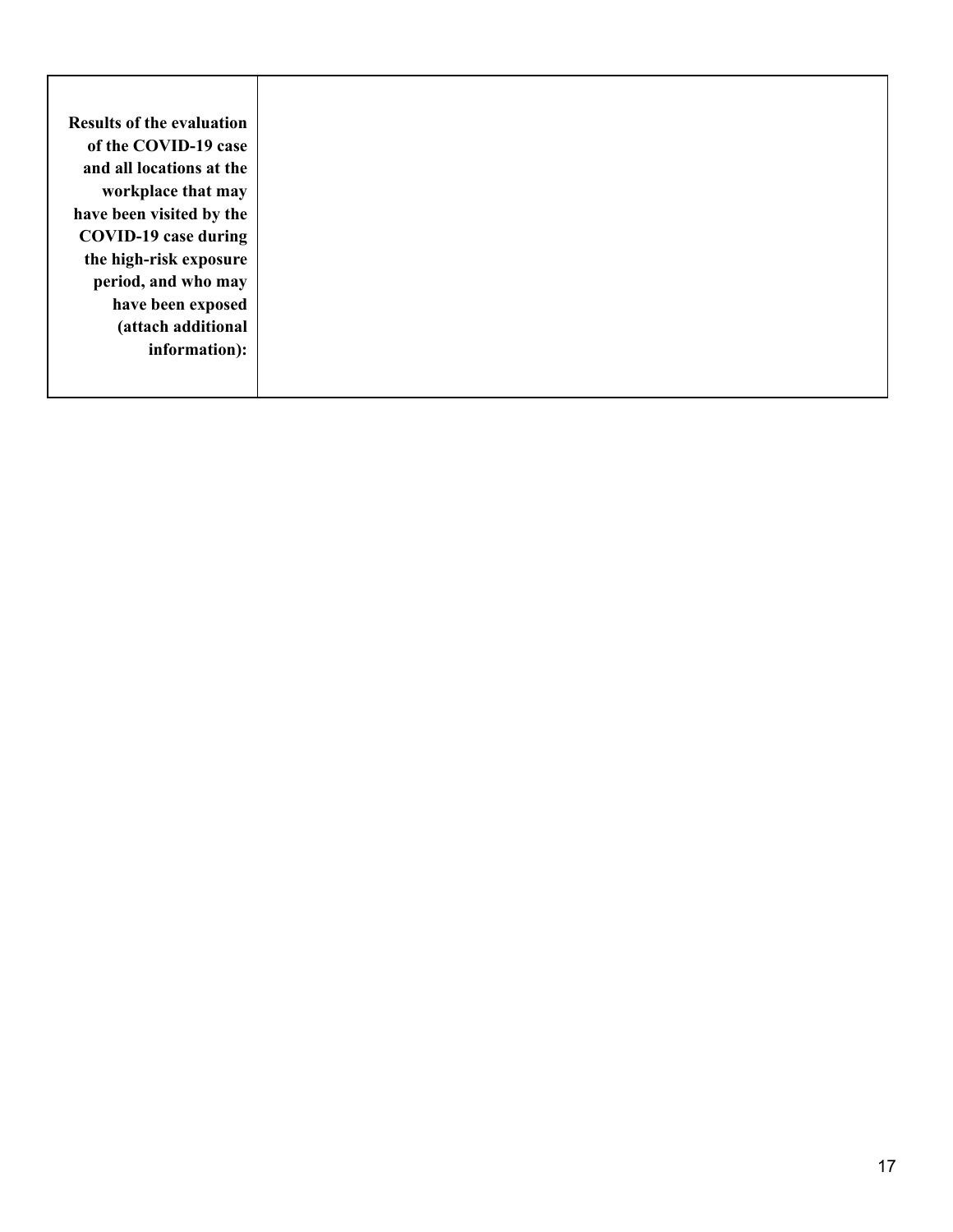| Notice given (within one business day, in a way that does not reveal any personal identifying information of the<br>COVID-19 case) of the potential COVID-19 exposure to: |                                             |                       |  |
|---------------------------------------------------------------------------------------------------------------------------------------------------------------------------|---------------------------------------------|-----------------------|--|
|                                                                                                                                                                           | Date:                                       |                       |  |
| All employees who may<br>have had COVID-19<br>exposure and their<br>authorized<br>representatives.                                                                        | Names of employees that<br>were notified:   |                       |  |
|                                                                                                                                                                           | Date:                                       |                       |  |
| <b>Independent contractors</b><br>and other employers<br>present at the workplace<br>during the high-risk<br>exposure period.                                             | Names of individuals that<br>were notified: |                       |  |
| What were the workplace                                                                                                                                                   |                                             | What could be done to |  |
| conditions that could                                                                                                                                                     |                                             | reduce exposure to    |  |
| have contributed to the                                                                                                                                                   |                                             | <b>COVID-19?</b>      |  |
| risk of COVID-19<br>exposure?                                                                                                                                             |                                             |                       |  |
|                                                                                                                                                                           |                                             |                       |  |
| Was local health<br>department notified?                                                                                                                                  |                                             | Date:                 |  |

\*Should an employer be made aware of a non-employee infection source COVID-19 status.